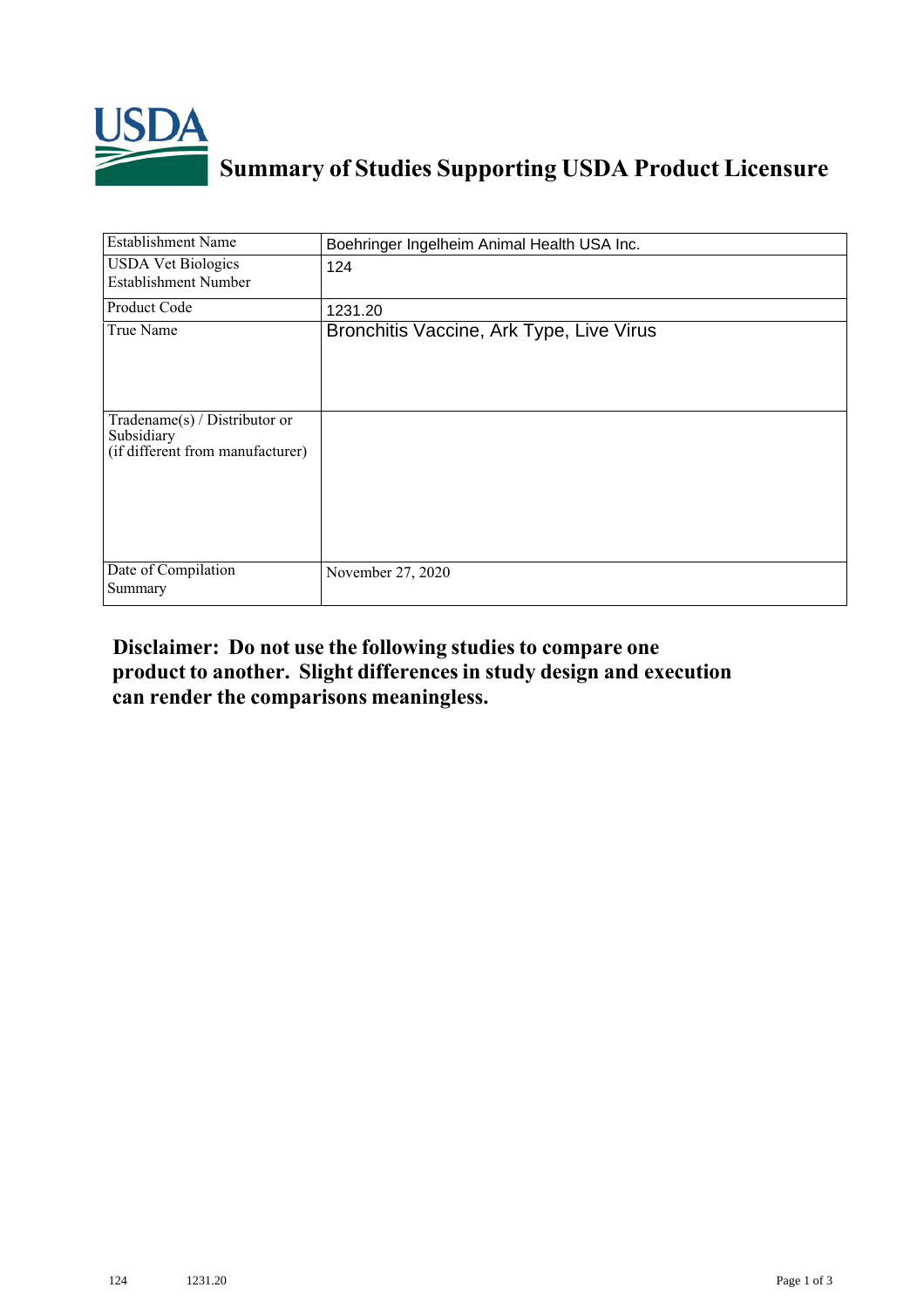| <b>Study Type</b>              | Efficacy                                                                                                                                                                                                                                                                                                                    |
|--------------------------------|-----------------------------------------------------------------------------------------------------------------------------------------------------------------------------------------------------------------------------------------------------------------------------------------------------------------------------|
| <b>Pertaining to</b>           | Avian infectious bronchitis virus, Arkansas type                                                                                                                                                                                                                                                                            |
| <b>Study Purpose</b>           | Demonstrate efficacy against avian infectious bronchitis virus,                                                                                                                                                                                                                                                             |
|                                | Arkansas type                                                                                                                                                                                                                                                                                                               |
| <b>Product Administration</b>  | Coarse spray                                                                                                                                                                                                                                                                                                                |
| <b>Study Animals</b>           | Chickens                                                                                                                                                                                                                                                                                                                    |
| <b>Challenge Description</b>   |                                                                                                                                                                                                                                                                                                                             |
| <b>Interval observed after</b> |                                                                                                                                                                                                                                                                                                                             |
| challenge                      |                                                                                                                                                                                                                                                                                                                             |
| <b>Results</b>                 | Study data were evaluated by USDA-APHIS prior to product<br>licensure and met regulatory standards for acceptance at the time of<br>submission. No data are published because this study was submitted<br>to USDA-APHIS prior to January 1, 2007, and APHIS only requires<br>publication of data submitted after that date. |
| <b>USDA Approval Date</b>      | May 5, 1983                                                                                                                                                                                                                                                                                                                 |